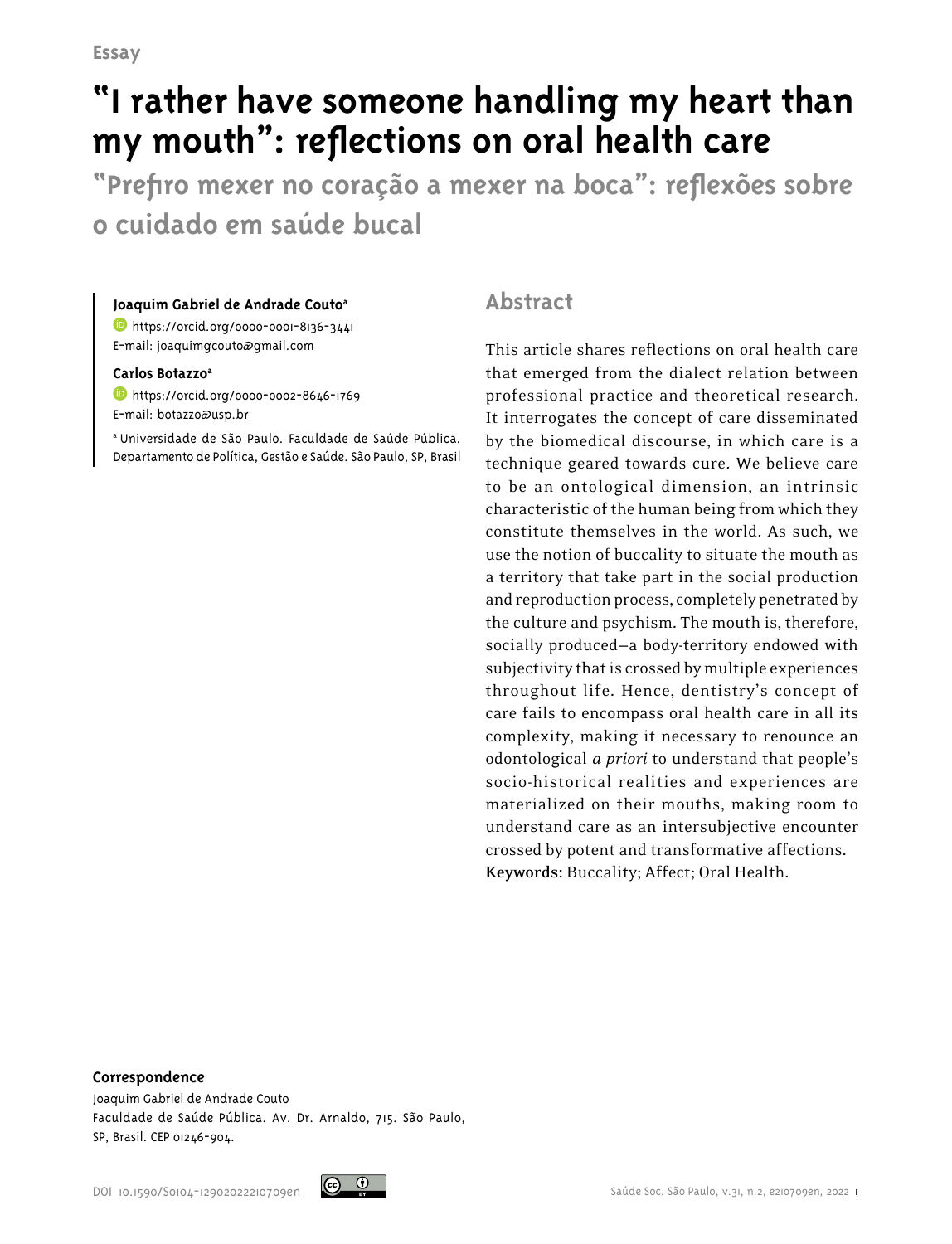#### **Resumo**

Este artigo tem como objetivo compartilhar as reflexões sobre o cuidado em saúde bucal produzidas a partir da relação dialética entre a prática profissional e as pesquisas teóricas. Propomos a problematização da concepção de cuidado difundida pelo discurso biomédico, que o remete a uma certa tecnicidade voltada à cura. Apostamos no cuidado em sua dimensão ontológica, como característica intrínseca ao ser humano, a partir da qual os sujeitos se constituem e se realizam no mundo. Para tanto, utilizamos o conceito da bucalidade para localizar a boca humana enquanto território que está inserido no processo de produção e reprodução social, sendo completamente penetrado pela cultura e pelo psiquismo. Apresentamos, portanto, a boca que é socialmente produzida, um território-corpo dotado de subjetividade e que é atravessado por uma multiplicidade de experiências ao longo da vida. Por esse motivo, a ideia odontologizada de cuidado não dá conta de apreender o cuidado em saúde bucal em sua complexidade, tornando-se necessária a renúncia ao *a priori* odontológico, compreendendo que é na boca em que se materializam as realidades e experiências histórico-sociais dos sujeitos, abrindo-se espaço para o cuidado enquanto encontro intersubjetivo atravessado por afecções, com enorme potencial transformador.

**Palavras-chave:** Bucalidade; Afeto; Saúde Bucal.

## **Introduction**

A woman from Pernambuco, about 60 years old, seeks oral health care in a Basic Health Unit (UBS – *Unidade Básica de Saúde*) in the South region of Brazil. During a first conversation, she tells about her migration process from Recife to Santa Catarina, also talks about her experience in her current city and mentions about her offspring and some problems she has been facing with one of them. The need for a cleaning of her teeth had motivated her to go to the UBS in search of a dentist. When I suggested that we put the dental chair in position to start the service, she immediately said: "Son, I must tell you that I am afraid of dentists. I'd rather have someone handling my heart than my mouth".

At first, the statement provided an atmosphere of relaxation and laughs, but then it was used as a starting point for questioning and reflections. This paper aims to share reflections that are the result of the dialectical relationship between theoretical studies and daily practice. The title of the article draws a line connecting these reflections: how to produce care in oral health when the performance in this field is closely linked to unpleasant situations? For this reason, it becomes imperative to think about how we have conceived care in healthcare, more specifically in the field of oral health.

Commonly when addressed by the health field, care is referred to a set of therapeutic measures and procedures, a kind of technicality aimed at cure. Thus, care is embedded in an individualizing and interventionist rationalism, completely captured by the biomedical technicist logic. This technicality is what constituted dentistry as a profession in the 19th century, and it would not be surprising if oral health care was referred to the numerous procedures of surgery, dentistry and prosthetics (Ayres, 2004; Botazzo, 2000).

This article proposes lines of escape from biomedical care, speaking of cure, treatment, and control, because we believe this static and objectifying care empties an intrinsic characteristic of the human being. Caring, therefore, is not about building an object and intervening in it. We believe in the production of care from the encounter, considering that subjectivity is ipseity, that's why it is built in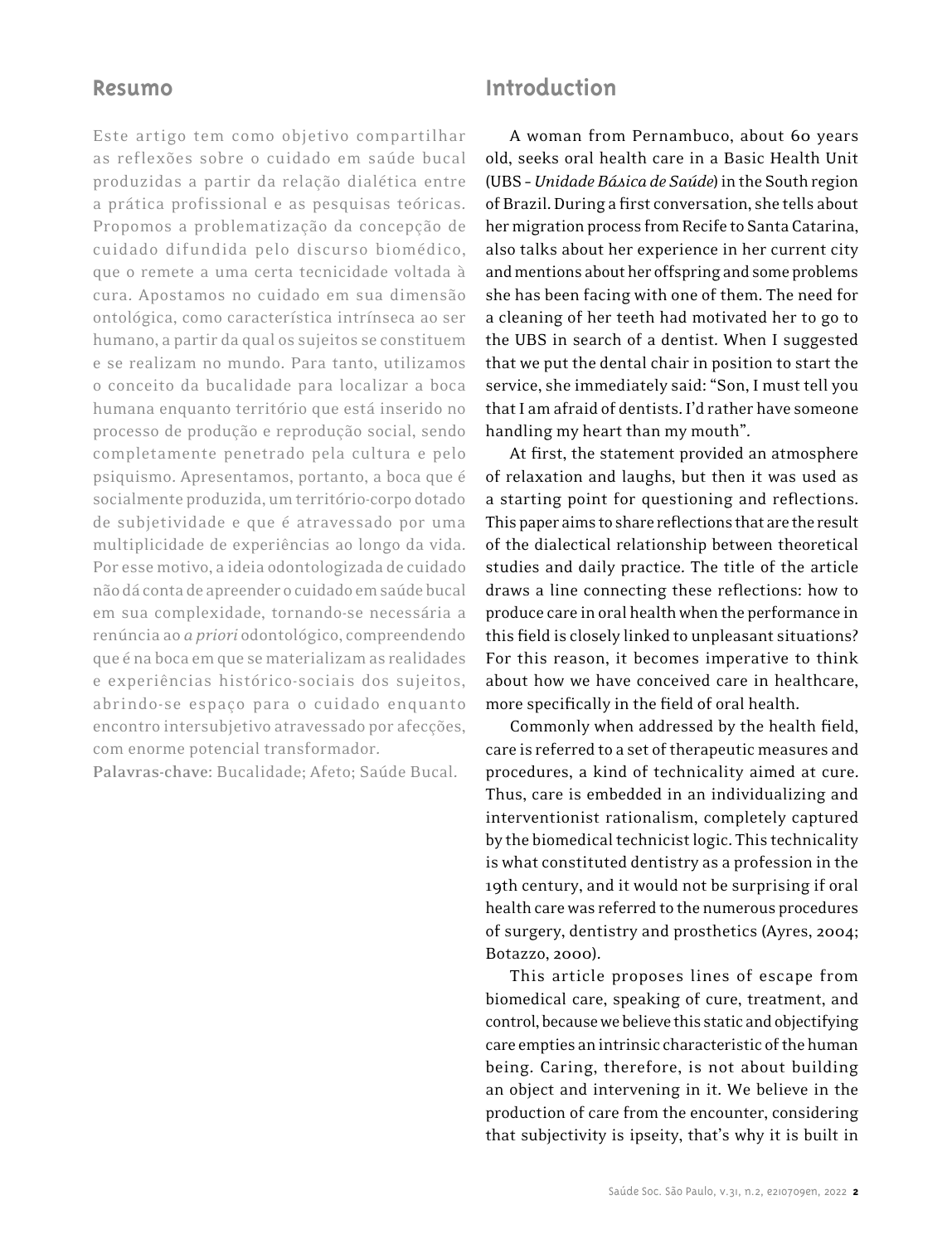the experience of the encounter with otherness; an encounter crossed by affections, with a rupture in the established subject-object relationship, allowing subjects to constitute themselves together in act, crossed by their existential territories, their histories, and desires (Ayres, 2001; Franco; Hubner, 2019).

Thus, we present this critical and reflective text, structured in three sections: the first one aims at discussing the construction of medical knowledge and its conception of care, which is subjected to serialized and specific techniques. The next section is dedicated to discussing the mouth beyond the biological field, understanding it as a social territory inserted in the processes of production and social reproduction. The last section seeks to rescue care as a central category of human life, taking it from the intersubjective encounter.

## **Care trapped by Biomedical Discourse**

In the health field the biomedical discourse is hegemonic, capturing the notion of care by referring it to a set of technical and individual actions. This discursive hegemony is the result of the historical process of conformation of scientific medical knowledge which, like all discourse, is directly linked to desire and power. The production of different discourses translates power relations and systems of domination, configuring themselves as their own regimes of enunciation. In this context, medicine constructs its discourse on health, disease and care based on the interweaving of different elements: the status of those who speak – based on the experimentation of knowledge; their position as subjects who observe, touch, describe and name; an institutional and technical space from where they speak (Foucault, 1996; 2008).

The medical discourse on life processes also operates mechanisms of control, interdiction, exclusion, and coercion of other enunciations. Medical knowledge defines the correct ways of living life and assumes the responsibility of caring for people, using its framework of practices and techniques. Care, therefore, is reduced to a process of objectification, guided by normative conceptions of what is configured as health or disease. The medical compass guided by the notion of norm imposes

a certain stability on health and, consequently, the concept of health is constructed as a value to be desired: to be healthy, strong, resistant, reproductive, and productive, while to be sick is seen as something harmful, undesirable, socially devalued (Canguilhem, 2009; Foucault, 1996).

Health, for the French physician and philosopher Canguilhem, is the ability to institute new norms in new situations, while deviations from the norms – the **abnormalities** – are not necessarily pathological, because, as the author recalls: "pathological implies pathos, a direct and concrete feeling of suffering and powerlessness, a feeling of life thwarted" (Canguilhem, 2009, p. 53). Thus, the search for care appears as a need from the point in which the subject feels the need, since he who determines, from his subjective experience, the point of passage between a state of health and a pathological state.

The dentist's office, as a historical derivation of the physician's office, is a space guided by supposed objectivity, which ends up obscuring the subjective crossings – the fears, anxieties, projects, and desires – extremely relevant for the production of care. This concealment is the result of the division operated by health establishments and the biomedical discourse. Since they delimit the outside and the inside: on one side, the subject and his discourse, related to the private sphere, of his subjective and singularized perception about life, health, and disease; on the other side, the discourse of the health worker who, in a process of objectification, is responsible for translating and building a narrative about the other in a public sphere. This meeting is permeated by power relations, in which the health professional, occupying a place of domination, is responsible for determining what fits (or not) as a health need. While the maximum objectivity is sought, the subjective content of the encounter is placed in the background (Botazzo, 1999).

The preference for "handling my heart than my mouth" says a lot about this subjective field, which is often forgotten in the impetus of the objectivity of clinical practice. For that woman, the experiences lived with her body built a way of giving meaning to dental care. Despite the signifiers of anguish and displeasure, the subjective perception of a need led her to seek a health care facility in order to find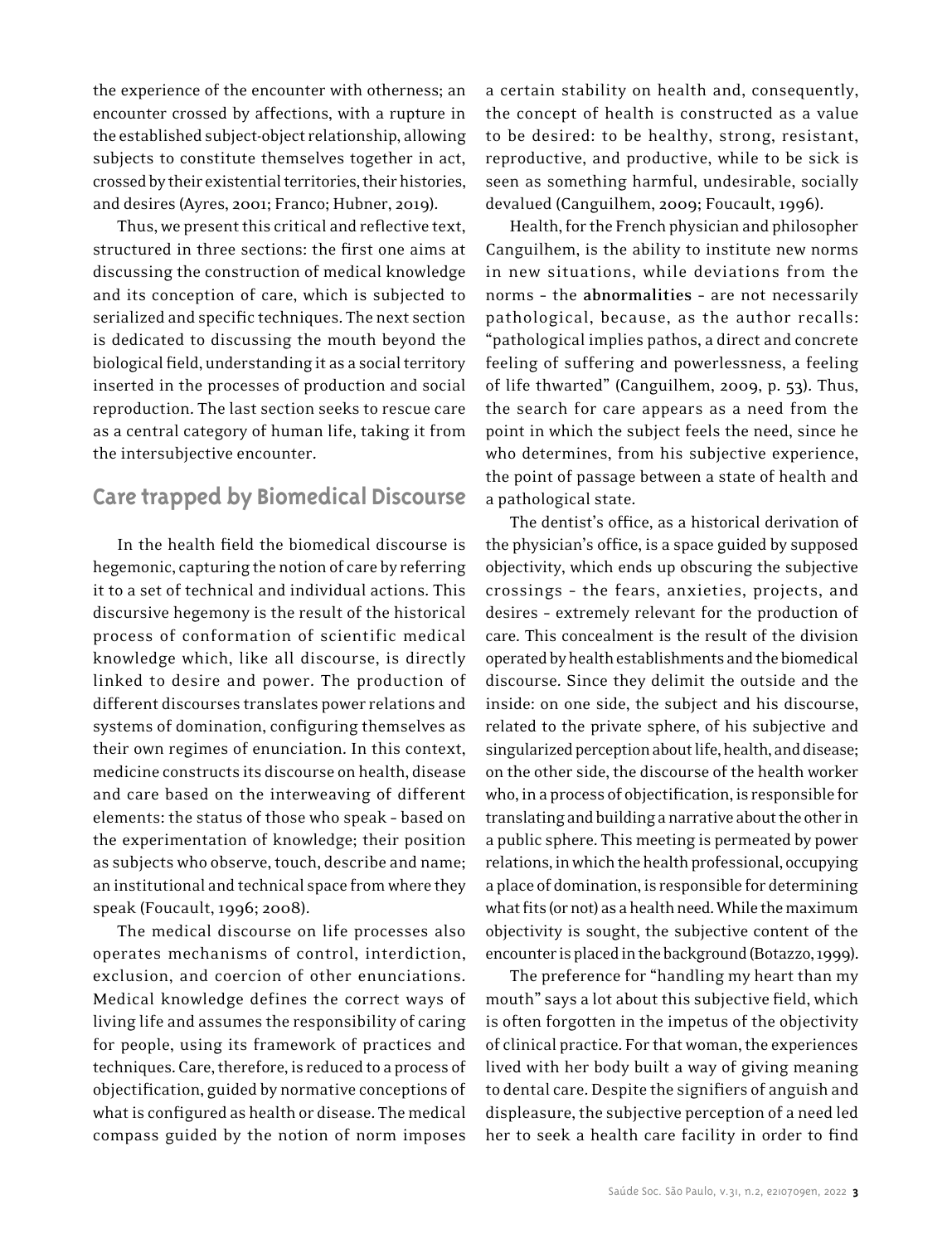a resolution to her issue. Despite the importance of this subjective perception, medicine built its discourse from a place of power that, in a process of objectification, operates the desubjectivation of the other, transforming him into a deviant object that must be reestablished in its norm, regardless of the experiences that conform the subjectivities of these subjects. In this way, health care ends up taken by the incessant search for cure, the return to a kind of normativity (Canguilhem, 2009).

This rigid way of meeting with people that scientific medicine has consolidated is the result of its conformation as a knowledge-power throughout history. Foucault (1999) discusses the consolidation process of this medical conformation during the moment of rise of the capitalist mode of production in Europe, when the human body was taken as a target by the power devices, since this body was the one that produced (and still produces) the value extracted by the capitalist. The philosopher points out two mechanisms of power that articulate each other. On the one hand, a disciplinary power focusing on the individual body, which must be trained, watched, and used in the best possible way, increasing its useful force and optimizing its productive capacity. On the other hand, a power considering life and targeting the man-species, seeking to ensure not a particular discipline, but a regulation. According to the author, the action of these mechanisms happens in a way that:

[…] Discipline attempts to control the multiplicity of men insofar as this multiplicity can and must result in individual bodies that must be watched, trained, used, and eventually punished. And then, the new technology that is installed addresses the multiplicity of men, not insofar as they are reduced to bodies, but insofar as it forms, on the contrary, a global mass, affected by processes of the totality proper to life, processes such as birth, death, production, sickness, etc. (Foucault, 1999, p. 289)

In this context, medicine plays its role in the centralization of information and normalization of knowledge, positioned in a function of "education" of the population, with an action based on control and

medicalization. The orientation toward the notion of the norm instrumentalizes medicine so that it exercises an anatomo-politics of the individual body to be disciplined, as well as the biopolitics of the populations to be regulated. The human body, taken as a biopolitical subject, has its various spaces scrutinized, disciplined, and controlled. The field of health enters all spheres of social life, setting norms of sociability and determining acceptable ways to live life. Not surprisingly, health services are structured as environments in which a specific pedagogy, highly prescriptive and normative, ignores the real possibilities of the subjects (Foucault, 1999).

The configuration of the office and the dental care, in particular, carry the appearance of intervention, considering the originality of dentistry was built on the basis of a specific technique. This space constructs an organization that delimits a hierarchy both in the symbolic and the concrete field: the one who sits in the dental chair is placed (by others) in a supine and inferior position. This conformation explains a lot about the discomfort associated with this place, considering that people are in a position of vulnerability – lying down and conscious, being observed by another person who inserts objects in their oral cavity, while a series of touches, sounds, smells, and tastes are produced. It is an encounter crossed by sensations linked to memories and affections, thus conforming ways of giving meanings to that place and to that practice (Botazzo, 1999).

Furthermore, the biomedical field, as a practice covered by a political-ideological dimension, has historically been used by the capitalist mode of operation, having its functions referred to the maintenance of the *status quo* of the bourgeois social order. As it tries to adapt workers to the rhythm of the capital, medicine operates an intense biopolitical management of life, managing, guiding and controlling human actions, habits and values of societies. In this scenario, the biopolitical body has its several spaces scrutinized, disciplined and controlled, and there is no escape from this specific territory called mouth (Donnangelo; Pereira, 1979).

The human mouth is a space of intimacy, in which the everyday pleasures of life in society are satisfied: eating what one feels like, speaking what one feels like, enjoying the desired body. It is also through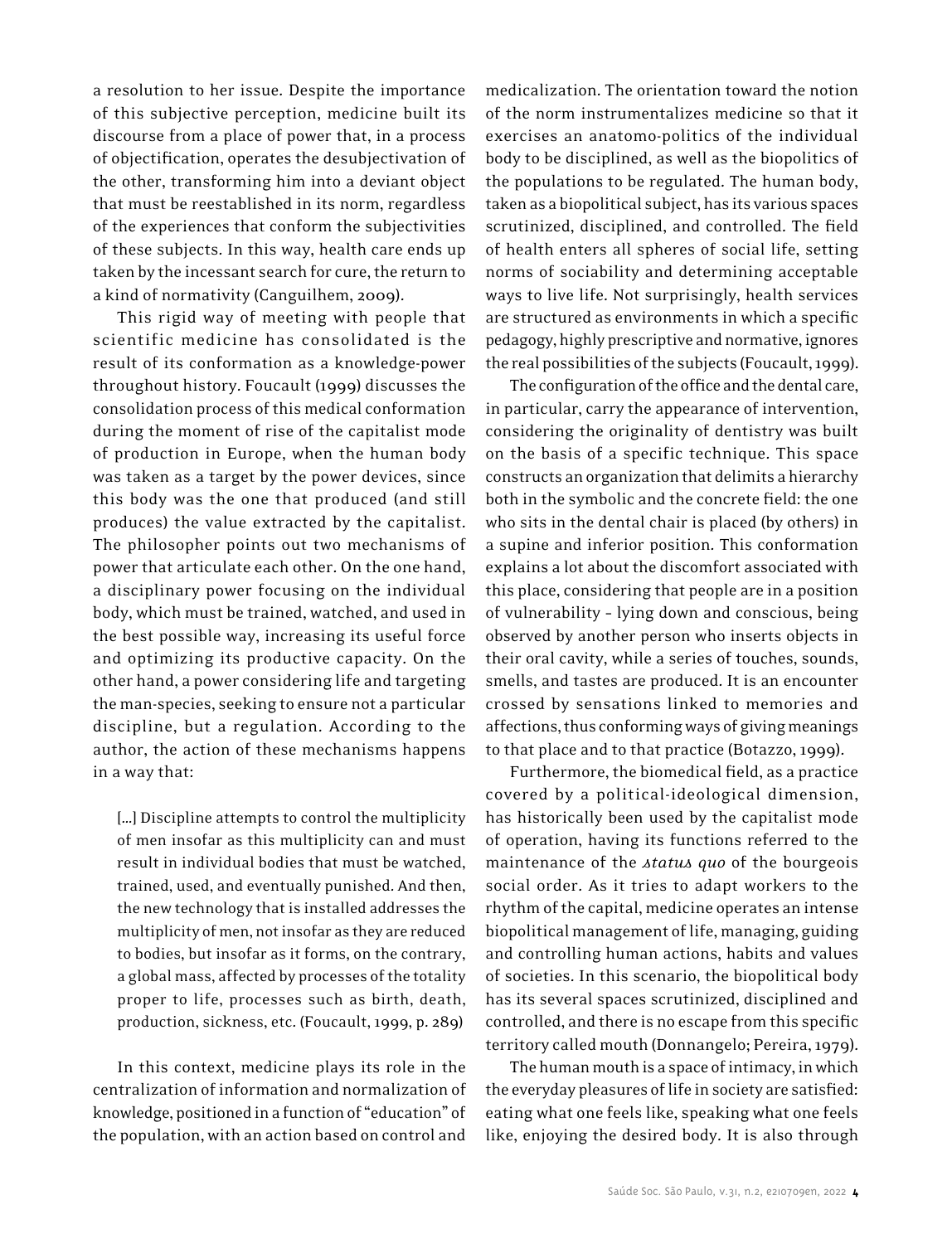this mouth that gases, secretions and smells come out of the digestive tract. In this context, the mouth is a place with multiple functions, and social norms are defined about its adequate use, a normalized use: to speak correctly and only what is convenient, to eat enough with the mouth closed, to be discreet when using the mouth in affective relationships, not to spit or burp in public. Crossed by permissions and denials, in the dental office this intimate mouth is put on full display, which makes room to know how the subjects relate to the world and to their own bodies (Kovaleski; Torres de Freitas; Botazzo, 2006).

## **The social production of the human mouth**

Because it is a space crossed by social norms and moralities, we dedicate ourselves to the discussion about the mouth, treating it as a **territory**, after all it does not represent only an organ or a homogeneous tissue. It is composed of mucous membranes, glands, bones, and muscles, disposed and articulated by a singular physiological synergy, but such anatomicalphysiological diversity cannot, by itself, apprehend its social functions, therefore we move away from a merely odontological – or **odontologized** – discussion, as we consider that dentistry, constituted as a biological construct, was historically dedicated to teeth and dental functions. Since its emergence at the end of the 19th century, dentistry has been dealing with an alienated object, an object that is detached from the subject, as it does not take as its object a subject – sick or not – but a specific disease and a sick place (Botazzo, 2000; 2013a).

On the contrary, we think of the mouth as a territory crossed by discourses, since it gains different meanings before the diversity of statements produced about it: from the dental to the psychoanalytical, besides the discourse of the subjects about their buccal experiences. We start from this apprehended mouth in belonging to the human sciences, the one that is socially produced, and that, therefore, has its origin from the detachment of its biological animality, placed in social relations in its process of hominization. The social production of the mouth is connected to the experiences of the body in society. Thus, when the mouth is inserted in the processes of social reproduction, awareness is raised about the existence of this territory-mouth, its production *in* the world and its action of consumption *of* the world (Botazzo, 2000).

When situated in the dimension of man in society, the mouth is presented by Carlos Botazzo as a sociocultural product from the concept of **buccality**: the ability of the mouth to perform its buccal – and social – jobs. Buccal works comprise **manducation**, **language**, and **eroticism**, all of which are part of a continuous and articulated process of production and consumption. In **manducation**, far beyond a mere mechanical and physiological activity, the process of taking in, mashing, diluting, and swallowing the food involves a production that puts in relation the structures of the digestive tract, as well as a consumption that is also a producer of the satisfaction of oral enjoyment. **Language** produces and consumes words – permitted or not; just as in **eroticism**, we produce oral sexual acts in order to consume the other's body. This social production points to the mouth as a territory located between reason and psyche, and thus completely penetrated by culture and the psyche (Botazzo, 2013a).

The multiple cultural and psychic crossings configure the most diverse oral experiences. The woman described in the opening of this article has 60 years of experimentation with her body, her buccal work is guided by culture and psyche – the foods that were part of her life, the accent and expressions learned since childhood, the affective encounters produced in the course of life. This mouth, therefore, goes beyond its static and merely biological function, since being in society it is set in motion, taken also as an object of psychoanalytic discourse, linked to the psychic formation of the subjects. In this context, the human mouth is the means of contact with the world and with otherness, being the territory of the first human experience of drive satisfaction. This process happens when the newborn has an internal stimulus (hunger) that cannot be satisfied by his own actions, and through an external action performed by the mother it is then satisfied. The first experience of human satisfaction is realized through the mouth, or rather, the experience of satisfaction requires a first buccal work, suction, the first buccal enjoyment (Botazzo, 2000; Garcia-Roza, 2009).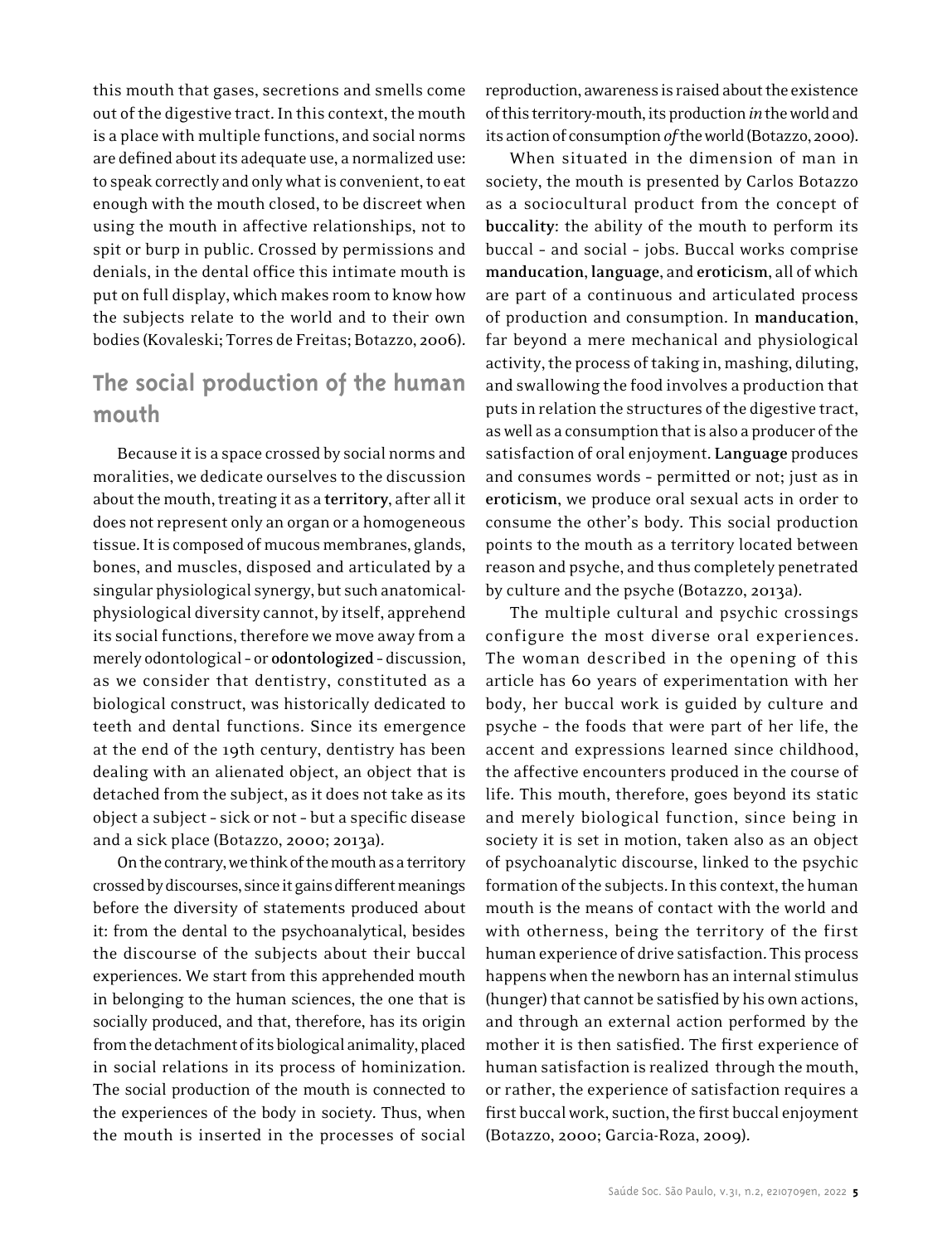The father of psychoanalysis, Sigmund Freud, presented the body beyond its organic constitution, showing that it is also ruled by a psychic apparatus. Using the concept of drives, Freud points to the existence of erogenous zones in the human body, regions that work as sources of partial drives that will constitute the organization of libido. The mouth, as the territory where the first human satisfaction takes place, is presented in its complete erogenity, when a newborn's sexual drive is satisfied supported by a drive for self-preservation, as Garcia-Roza explains:

[...] In instinctive terms, the suction function has the purpose of obtaining food and it is this that satisfies the state of organic need characterized by hunger. But at the same time a parallel process of a sexual nature also takes place: the arousal of the lips and tongue by the breast, producing a satisfaction that is not reducible to food satiation even though it finds its support in it. (Garcia-Roza, 2009, p. 100)

The human body, beyond its organic functionality, works as a tool to know the world since birth, starting this process of apprehension of the world through the mouth. Through this territory we make our first contacts with everything that constitutes us in the course of life: via the mouth we acquire the liquid necessary for our survival, besides being our first affective bond with the other; and it is also by means of the mouth that we indicate our needs. The subjects' bodily experiences are permeated by memories, affections and desires, shaping the psyche and the different ways to give meaning to the world. In this respect, Botazzo (2013b) made an interesting approximation with psychoanalytic writings and presented us the mouth as a territory of desire, the mouth in its immanence. Thus, its synthesis impels us to understand the centrality of the mouth in shaping the psyche of the subjects, since it is inserted in the processes of production of connections and experiences throughout life, in a movement permeated by culture.

This body that moves through the world does not only carry with it a collection of organic structures, it is the very ground of experience, after all we know the world through our body: "to

have a body is, for a living being, to join a defined environment, to become confused with some projects and to continually commit oneself to them" (Merleau-Ponty, 1999, p. 122). In this movement of knowing the world, the subjects have experiences with their bodies, whether positive or negative, of permissions or denials, but all of them guide the way these subjects give meaning to the world and build, in a very unique manner, their **ways-of-being** in the world. The mouth, inserted in the processes of social reproduction, is the stage for different ways of apprehending the world and, therefore, it is about a territory crossed by multiple experiences that we are dealing with, experiences that together are expressed as buccal experiences, pleasant or not, which finally conform the ways in which subjects relate to the world and to their own bodies (Botazzo, 2013a).

Thus, when we propose to think about oral health care, we take as a starting point the singularity of the experiences of each body, of each subject, the mouth being a territory of intimacy subsumed by social norms. Reflection on oral health care requires questioning the dental discourse that encloses its object within its discipline. When investigating the constitution of dentistry as a specific segment, Botazzo (2000) demonstrates that the dental surgeon's specialty was structured essentially in a way of doing, in a **technique**. The specificity of dentistry would be in the practical interventions of the dentist and would be based on the replacement of teeth or destroyed parts of them (operative **dentistry** and prosthetics). Thus, the specialty of dental surgeons rested on manual skill, requiring education by the hands and thus forging a "dental science" (Botazzo, 2000; 2018).

Dentistry is the product of the movement that deals with a type of "care" centered on a specific, defective object that needs to be restored to its function by means of a technical procedure, reducing oral health care to a practical, mechanical process. By projecting an object of intervention on the subject, one ignores his experiences in the world, his desires and fears. It is necessary to make room for a care that promotes listening to the subject-patient, that allows access to the motivations that lead this subject to seek a health service, even when it is a potentially anxiogenic space. This does not imply giving up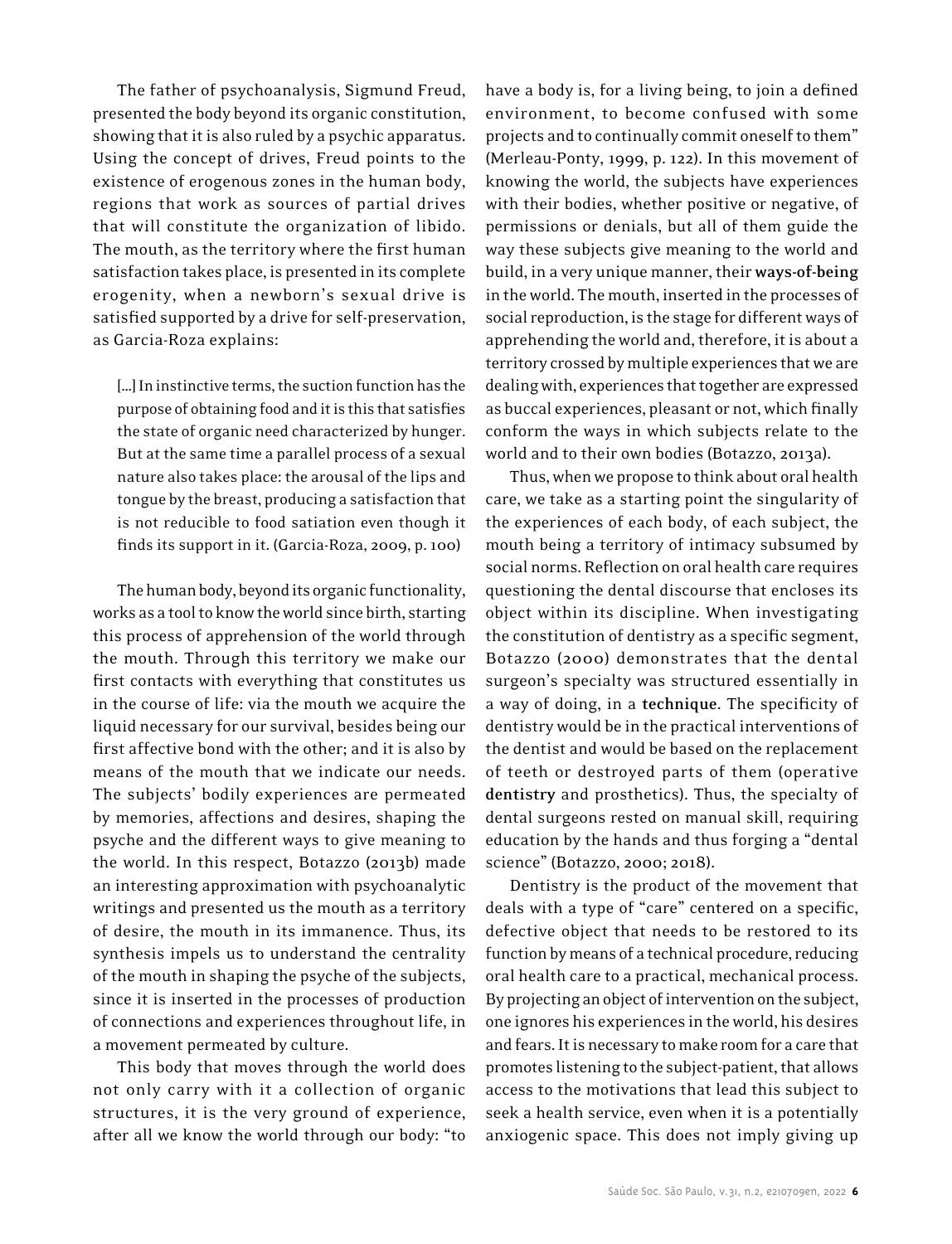the techniques, after all, there is no doubt of their importance, but they do not contemplate oral health care in its complexity. For this reason, we question the dental practice, proposing a shift, placing it as part of a broader concept. We think of oral health care from the concept of buccality, understanding the human mouth as part of a process of production and reproduction: it works, produces, and consumes; it is socially produced and socially determined.

# **The freedom of care**

As discussed earlier, medicine has built a pragmatic conception of care in the health field, trapping it in the biomedical model through a biopolitical management of life. With a focus on illness, it is possible to see a great concentration of knowledge and power that limits care to a series of procedures and interventions. However, caring involves aspects of human existence, from ecological and social issues to cultural and political ones. For this reason, we seek to shed light on this care that is beyond that captured in the clinic, a care in its ontological dimension (Boff, 2014).

Contemporary society, guided by neoliberal logic, which acts both on the political-economic level as well as on the subjectivity, has been structuring itself on the pillars of individualism and competitiveness, enclosing itself in itself and forgetting something essential for our existence: care. The lack of care presents itself as a symptom of the civilizational crisis in which we live, because there is an immense neglect of the common good and the lives of others, since the capitalist production process has been devastating populations and the planet Earth. Faced with an obscure scenario, Boff (2014) suggests the construction of a new ethos capable of rescuing more cooperative and solidary forms of coexistence. The author presents care as the central axis of this journey, unveiling its transcendental dimension, recognizing it as a way-of-being, that is, a way in which the subject structures and realizes itself in the world. As the author reminds us, from birth the human being only maintains its existence if care is involved in this process.

The technocratic hegemony in the health field, like an "assembly line", deals with an atomized object

disconnected from a social and historical context. By ignoring the existence of a subject that carries with it more than an organic body, oral health care is standardized, being reduced to the repetition of a certain mechanics that removes the subjects from a collectivity responsible for putting them in relation with the world. However, caring is more than simply doing; it is an attitude of occupation, concern, accountability, and affective involvement with the other, and in being an attitude, it encompasses a multiplicity of acts. In this context, care takes a distance from the individualistic way of operating life, **since it is produced in a relation**, implying a movement in which the subject leaves himself and starts to focus on the other, guided by an attitude of care in which the importance of the other's existence is explicit (Boff, 2014).

The mouth as a socially produced territory is intimately connected to the affective experiences of the subjects, whether in the field of education, language, or eroticism. These are foods and recipes that trigger memories, the regionality of foods, words, and accents, in addition to the kisses exchanged with beloved people. It is a territory with a history and experiences in the world that the excessive technification of the care process has not considered. No wonder that woman prefers to have somebody handling her heart rather than handling her mouth. In this context, to think of an effective production of oral health care requires another ethical-political perception of the clinic. It implies understanding that, to produce oral health care, the clinic needs to be seen as a relationship of alterity, in which subjects are constituted in the intersubjective encounter, in which both the objective and subjective dimensions are performed (Botazzo, 2013a).

It is important, therefore, to understand the body as subjectivity, the body as history and memory. The woman whose story opens this article carries with her years of experiences and connections produced over time, which have shaped and still shape her subjectivity. In this way, we talk about mouth-bodies that have been composing encounters throughout their lives, experiencing processes of subjectivation that constitute their ways of giving meaning to reality. Fear is one of the several affections that can be managed in encounters in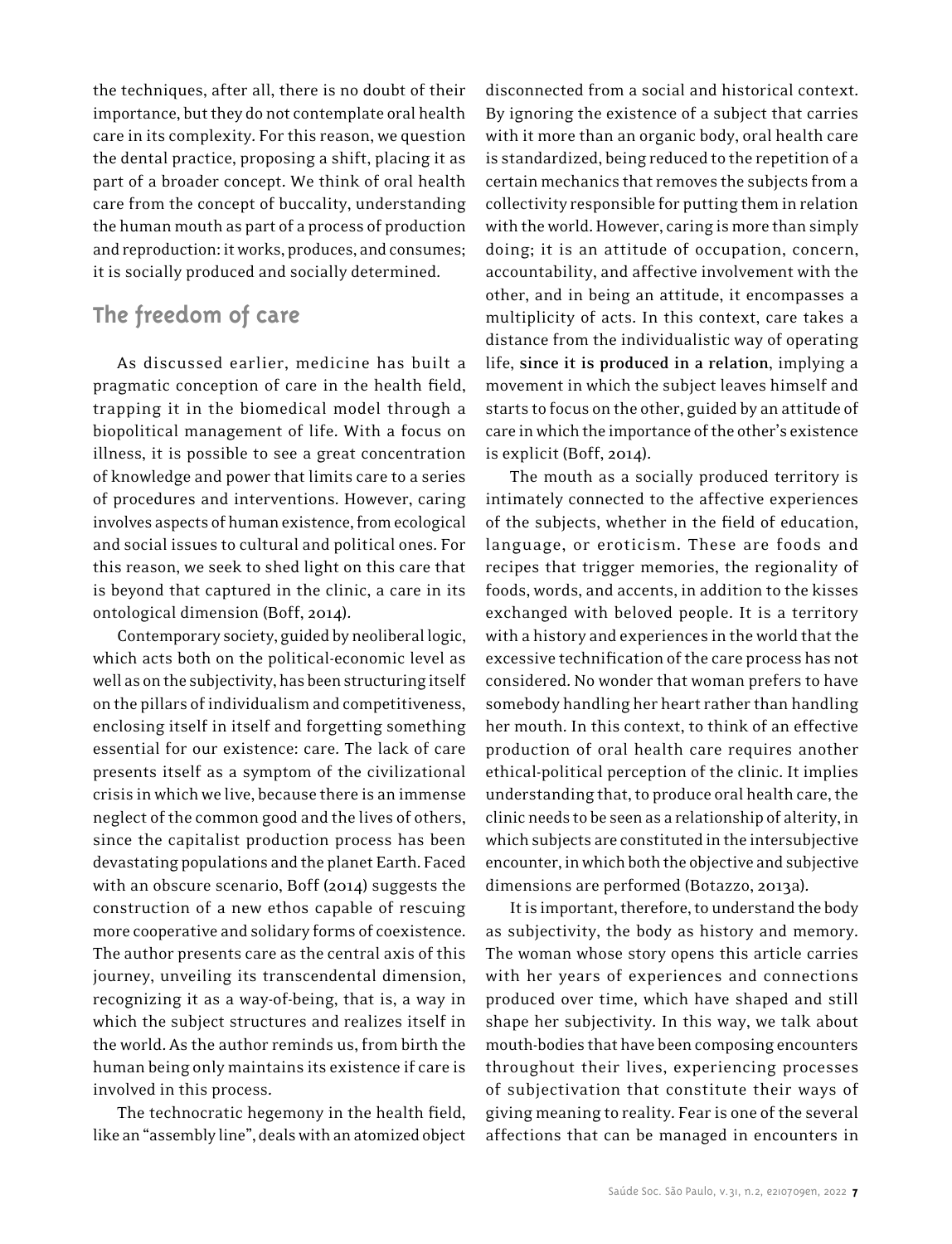health institutions, and care is produced when more powerful affections prevail. Caring is configured as a new encounter that produces subjectivities, a dialectic relationship capable of activating those involved and transforming them, it is a powerful encounter – a real becoming inherent in social relations, a possibility of change (Boff, 2014; Botazzo, 2013a; Franco, 2015; Pires, 2005).

We believe in care as an encounter between bodies and their experiences, since, as Spinoza (2009) questioned, one does not know what a body can do. This Dutch philosopher proposed a parallelism between mind and body: the mind could think as much as the body could act. In bringing this discussion, Spinoza pointed out that the body can be affected in multiple ways, having its potency to act increased or decreased in encounters crossed by **affections**, which are result of the relationship with other external bodies. Human life is structured by conformed encounters with other bodies since birth. After all, we grow and develop from and through contact with others, we exist because we care and are cared for. This power to be affected – the potency to act – is influenced by the **affections** that hit our bodies, being modified according to the way we compose our histories and influenced by our experiences and connections, made throughout our lives (Deleuze, 2017; Spinoza, 2009).

Spinoza's philosophy conceives human beings as the union of a body and a mind, thus constituting unique singularities that are essentially relational, thus presupposing an original interbody and intersubjectivity. For Spinoza, the singularity of subjects is the conatus: an internal power always in action, which can increase or decrease depending on the connections it produces with other bodies, so that in this way it can maintain its power to affect and be affected, that is, to guarantee its self-preservation. The fear that instigated the reflection presented in this article is the product of other encounters experienced by that woman, encounters that diminished the power to act and operate as a block in the production of care. Based on the possibilities of connections, we believe care is effectively produced when the encounter enables the stimulation of affections that increase the subjects' potency to act (Chaui, 2006; Deleuze, 2017).

Dental care, as it is still being conceived, is not able to positively determine the conatus, since it is associated with a mechanical subjectobject relationship closed in procedures. In this rigid conformation, the encounter is crossed by **affections** and ideas of negative **affections**, such as aversion, shame, guilt, and fear. The inversion of this relationship happens when we become aware of singularity of the other, for the construction of connections providing the increase of the power to act.

It is necessary to integrate what enters the mouth during the dental procedure and what comes out of it during the process of listening and exchange with the other. Recognize that, besides a specific problem, the subject carries a history that demands a careful and affectionate listening. Therefore, it is necessary to go beyond the alleged objectivity that dentistry has been imposing on oral health care. Such overcoming requires the renunciation of an **odontological** a priori, of a rigid conventionality, which starts from human teeth and the phantasmagoric image of dental caries as a justification for the search for oral health care. We know that this is difficult to overcome and, as Botazzo reminds us, it would require: "another theory on buccal disease, another conception of the dental clinic", thus admitting the need for "another semiotics, another look, another hand, another mind" (Botazzo, 2013c, p. 281).

The rupture with the **odontological** a priori, therefore, makes room for the encounter between subjects. Botazzo emphasizes that the clinical case is constituted in the **anamnestic contact** between patient and health professional. More than this, subjects are constituted in the encounter with the other. By renouncing the clinical *a priori*, the oral health professional makes room for listening to the other and lets the story told by the patient be the guide to the diagnostic and therapeutic process. When guided by the concept of buccality, listening to what the other has to say about the history, oral experiences, and real possibilities to perform buccal functions allows the localization of the need of the other in a social and historical context. Oral health care implies assuming the mouth as the territory where the realities and historical-social experiences of the subjects are materialized, which means confirming the possibilities for their mouths to do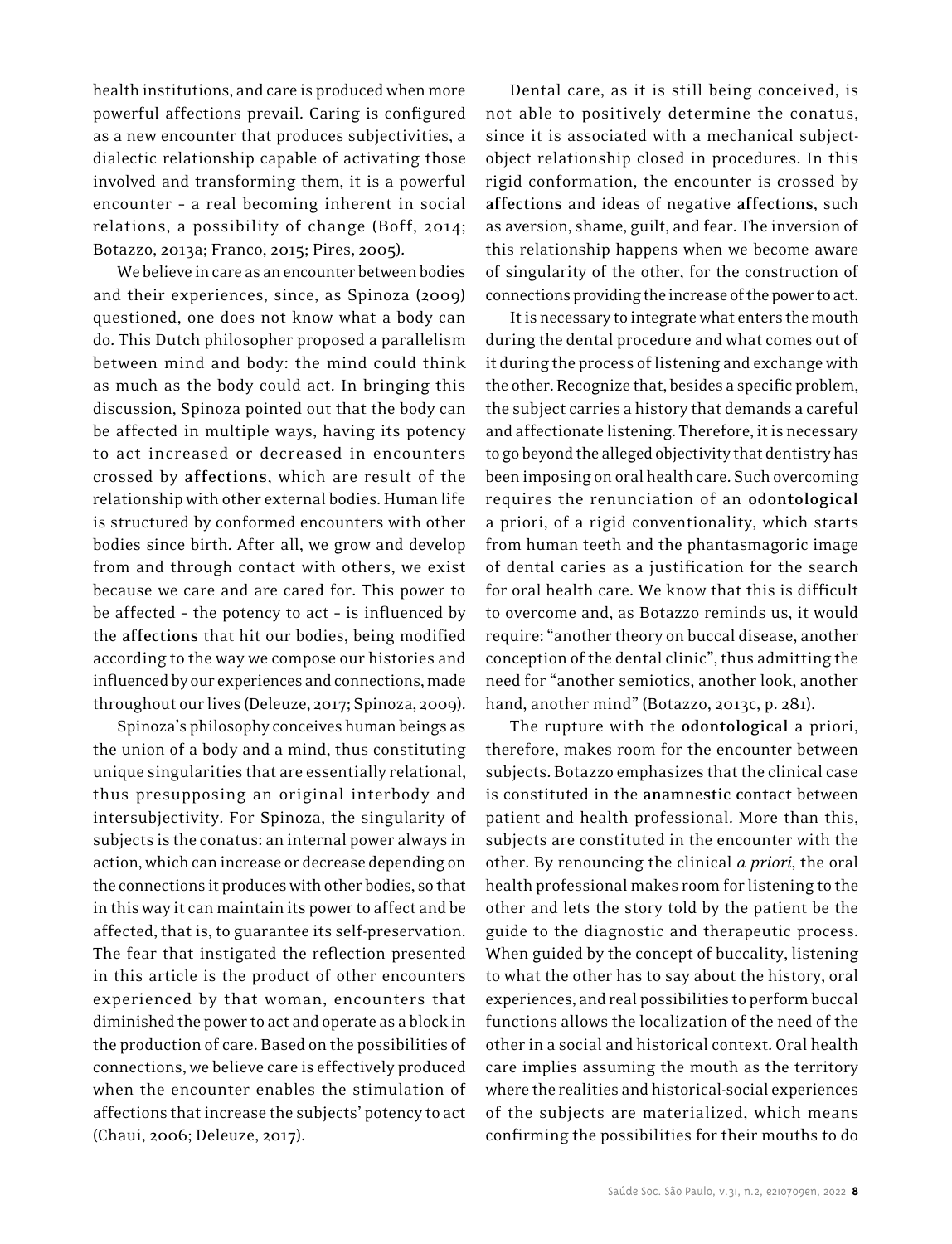their jobs, thus realizing themselves biologically, socially, and psychically. In other words, it is about making room for the mouth in its capacity to be mouth (Botazzo, 2013c, 2013a).

The space for listening makes it possible to recognize the existence of the others in their singularity, forging an alternative for the joint construction of a change. Being open to what the others bring with them – stories, experiences, projects, and desires – allows us to negotiate a therapeutic project centered on the subject, considering material and subjective possibilities. To loosen the bonds of technique is to invest in a care capable of recovering the autonomy of the subjects, as well as their own humanity, since this means giving up treating a static object and adopting a posture of care in its ontological dimension. It is necessary to recognize the affections acted in the encounter and give voice to them: what is the origin of that woman's fear? What experiences produced it? What motivated that woman to seek the service, even with fear? How has she been doing her buccal work, or even, what has been impeding her from doing it? What possibilities can be built with her so that other affections can be brought up and make her more comfortable in that space? Care, as a producer and transformer, requires open and qualified listening, which contributes to its singularization:

[…] care needs to be dynamized as a reconstructive practice of the subjects' autonomy, as long as the local/global conjuncture and the correlations of forces for any pretension of change are considered. It is necessary to inaugurate new ways of understanding, interacting, and relating to the other (knowing the other as part of me), developing more shared actions of help and power in the health field. (Pires, 2005, p. 1034)

In this way, dental procedures would no longer be inserted as a simple technique or repetition of mechanical acts in an ahistorical object, but would be provided with meaning, since they would be supported by the experience, history, and social reality of the subject. When we think about the mouth as a body and as a territory supporting social

relations, a dental restoration, for example, ceases to be the end of the care process and becomes the means through which some of the subject's oral functions are recovered. Because we understand that besides recovering a dental part, we are in relation to subjects who are, before anything else, historical beings and beings of relations, recovering also their possibility of continuing to produce social relations and relations with their own bodies, thus realizing themselves as a way-ofbeing in the world (Botazzo, 2013c).

## **Final considerations**

Reflection on oral health care allows us to balance the established and to outline other alternatives. We start from the understanding that the biomedical discourse has historically treated care with a certain objectivity, imposing a subject-object relationship and using mechanisms that impoverish the multiple possibilities that emerge from the encounter between different subjects. Contrary to the hegemonic idea of care in the health field, we call for a perspective of care in its ontological dimension, understanding that care is a central characteristic of the human being, since through it the subject is constituted and realized in the world.

We understand that the technocratic conception of oral health care is unable to capture its real possibility of production, because the objectivity linked to the mechanics of dental care ignores the fact that care is produced in relationships. For this reason, we propose the renunciation of the **odontological** a priori and the approximation with the concept of buccality, based on it we locate the mouth as a territory of experiences and social relations. This change of paradigm calls into question the biomedical discourse that has predominated since dental teaching, which operates on a productivist and market logic. It is necessary to make room to think about oral health as socially produced, when the subject that gets sick is not reduced to a defective object, or a tooth, a caries lesion, a restoration, or a prosthesis. The subject is a historical and relational individual, crossed by experiences, desires, and life projects that must be considered to effectively produce care.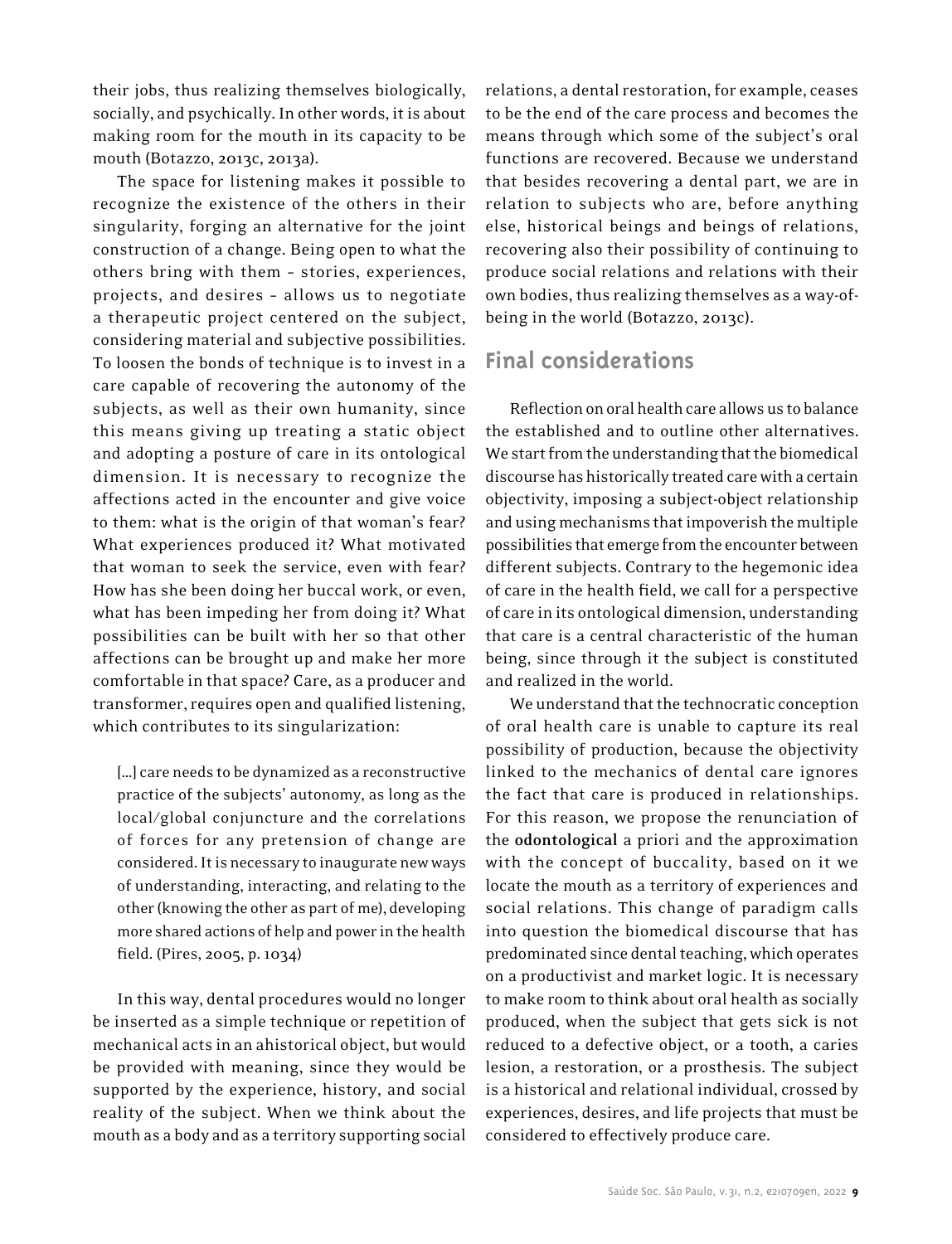Thus, we propose to think of care as an encounter that produces multiple possibilities. By presupposing an original interbody, we reaffirm that subjects produce themselves in relation to the other, composing encounters that can increase or decrease their life potentials. To think of care as an encounter is to understand that subjects always seek to compose good encounters, and that care in its ontological dimension is configured as an attempt to deconstruct relations of power and authority in order to expand the possibility of rebuilding the autonomy of subjects, increasing their power of action toward emancipation.

To renounce the **odontological** a priori is to make room for the multiple possibilities that the encounter can produce, is to understand that, as Deleuze states:

[...] Every body extends its power as far as it can. In a sense, every being, at every moment, goes to the extreme of what it can. What it can is its power to be affected, which is necessarily fulfilled by its relation to others. (Deleuze, 2017, p. 300)

In other words, people who seeks an oral health professional is seeking the possibility of increasing the potency to act, even in situations that often remind them of bad experiences. It is this will to increase the potency of life that made the woman cited at the beginning of this paper leave her home in search of oral health care, even though her body carried experiences and memories responsible for producing her fear of the dentist, an affection so strong as to make her prefer "to have somebody handling her heart than her mouth". Therefore, health professionals must shake the institutions and believe in the possibility of composing these good encounters, which are capable of summoning more powerful affections, producers of a transforming care.

## **References**

AYRES, J. R. C. M. Sujeito, intersubjetividade e práticas de saúde. *Ciência & Saúde Coletiva*, Rio de Janeiro, v. 6, n. 1, p. 63-72, 2001. DOI: 10.1590/S1413-81232001000100005

AYRES, J. R. C. M. Cuidado e reconstrução das práticas de Saúde. *Interface – Comunicação, Saúde, Educação*, Botucatu, v. 8, n. 14, p. 73-92, 2004. DOI: 10.1590/S1414-32832004000100005

BOFF, L. *Saber cuidar*: ética do humano – compaixão pela terra. 20. ed. Petrópolis: Vozes, 2014.

BOTAZZO, C. *Unidade básica de saúde*: a porta do sistema revisitada. Bauru: EDUSC, 1999.

BOTAZZO, C. *Da arte dentária*. São Paulo: Hucitec, 2000.

BOTAZZO, C. *Diálogos sobre a boca*. São Paulo: Hucitec, 2013a.

BOTAZZO, C. Diálogos sobre a boca (cultura, sexualidade, repressão). In: BOTAZZO, C. *Diálogos sobre a boca*. São Paulo: Hucitec, 2013b. p. 90-126.

BOTAZZO, C. Pensando a integralidade da atenção e a produção do cuidado em saúde bucal. Perspectivas teóricas e possibilidades práticas para a clínica odontológica à luz do conceito de bucalidade. In: BOTAZZO, C. *Diálogos sobre a boca*. São Paulo: Hucitec, 2013c. p. 267-287.

BOTAZZO, C. O conhecimento pelas mãos. *Revista da ABENO*, Brasília, DF, v. 17, n. 4, p. 2-19, 2018. DOI: 10.30979/rev.abeno.v17i4.522

CANGUILHEM, G. *O normal e o patológico*. 6. ed. Rio de Janeiro: Forense Universitária, 2009.

CHAUI, M. Espinosa: poder e liberdade. In: BORON, A. A. (Ed.). *Filosofia política moderna*. De Hobbes a Marx. São Paulo: DCP-FFLCH, 2006. p. 978-987.

DELEUZE, G. *Espinosa e o problema da expressão*. São Paulo: Editora 34, 2017.

DONNANGELO, M. C. F.; PEREIRA, L. *Saúde e sociedade*. 2. ed. São Paulo: Duas Cidades, 1979.

FOUCAULT, M. *A ordem do discurso*. 3. ed. São Paulo: Edições Loyola, 1996.

FOUCAULT, M. *Em defesa da sociedade*: curso no Collège de France (1975-1976). 1. ed. São Paulo: Martins Fontes, 1999.

FOUCAULT, M. *A arqueologia do saber*. 7. ed. Rio de Janeiro: Forense Universitária, 2008.